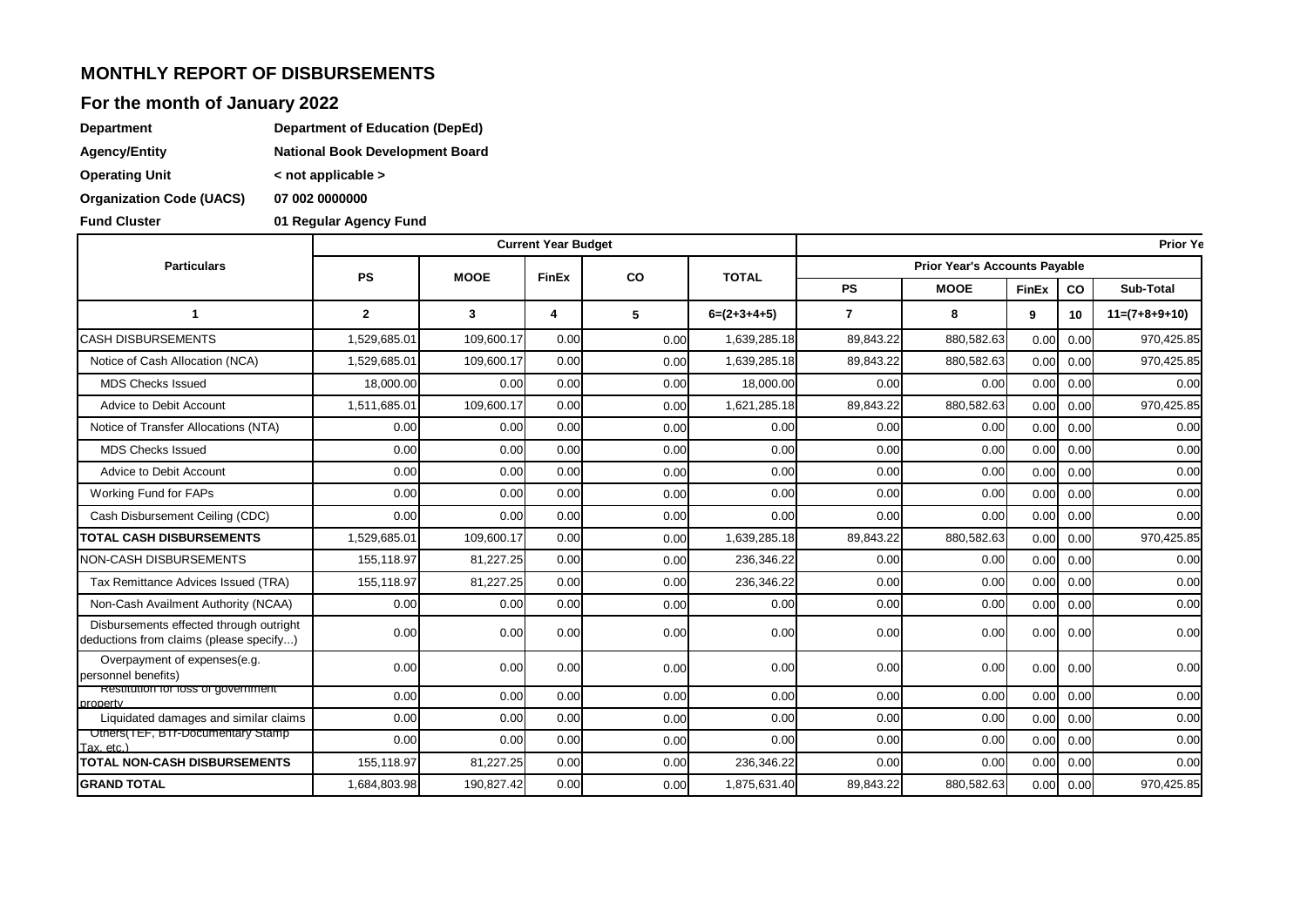## **MONTHLY REPORT OF DISI**

For the month of January 20

| <b>Department</b>               | Depart        |
|---------------------------------|---------------|
| <b>Agency/Entity</b>            | <b>Nation</b> |
| <b>Operating Unit</b>           | ء not ح       |
| <b>Organization Code (UACS)</b> | 07 002        |
| <b>Fund Cluster</b>             | 01 Rec        |

|                                                                                    | ar's Budget |             |                                        |           |                    |              |                  | <b>Trust Liabilities</b> |             |      |                 |                           |
|------------------------------------------------------------------------------------|-------------|-------------|----------------------------------------|-----------|--------------------|--------------|------------------|--------------------------|-------------|------|-----------------|---------------------------|
| <b>Particulars</b>                                                                 |             |             | <b>Current Year's Accounts Payable</b> |           |                    | <b>TOTAL</b> | <b>SUB-TOTAL</b> | <b>PS</b>                | <b>MOOE</b> |      |                 | <b>PS</b><br><b>TOTAL</b> |
|                                                                                    | <b>PS</b>   | <b>MOOE</b> | FinEx                                  | <b>CO</b> | Sub-Total          |              |                  |                          |             | CO   |                 |                           |
|                                                                                    | 12          | 13          | 14                                     | 15        | $16=(12+13+14+15)$ | $17=(11+16)$ | $18=(6+17)$      | 19                       | 20          | 21   | $22=(19+20+21)$ | 23                        |
| <b>CASH DISBURSEMENTS</b>                                                          | 0.00        | 0.00        | 0.00                                   | 0.00      | 0.00               | 970,425.85   | 2,609,711.03     | 0.00                     | 0.00        | 0.00 | 0.00            | 1,619,528.23              |
| Notice of Cash Allocation (NCA)                                                    | 0.00        | 0.00        | 0.00                                   | 0.00      | 0.00               | 970,425.85   | 2,609,711.03     | 0.00                     | 0.00        | 0.00 | 0.00            | 1,619,528.23              |
| <b>MDS Checks Issued</b>                                                           | 0.00        | 0.00        | 0.00                                   | 0.00      | 0.00               | 0.00         | 18,000.00        | 0.00                     | 0.00        | 0.00 | 0.00            | 18,000.00                 |
| Advice to Debit Account                                                            | 0.00        | 0.00        | 0.00                                   | 0.00      | 0.00               | 970,425.85   | 2,591,711.03     | 0.00                     | 0.00        | 0.00 | 0.00            | 1,601,528.23              |
| Notice of Transfer Allocations (NTA)                                               | 0.00        | 0.00        | 0.00                                   | 0.00      | 0.00               | 0.00         | 0.00             | 0.00                     | 0.00        | 0.00 | 0.00            | 0.00                      |
| <b>MDS Checks Issued</b>                                                           | 0.00        | 0.00        | 0.00                                   | 0.00      | 0.00               | 0.00         | 0.00             | 0.00                     | 0.00        | 0.00 | 0.00            | 0.00                      |
| Advice to Debit Account                                                            | 0.00        | 0.00        | 0.00                                   | 0.00      | 0.00               | 0.00         | 0.00             | 0.00                     | 0.00        | 0.00 | 0.00            | 0.00                      |
| Working Fund for FAPs                                                              | 0.00        | 0.00        | 0.00                                   | 0.00      | 0.00               | 0.00         | 0.00             | 0.00                     | 0.00        | 0.00 | 0.00            | 0.00                      |
| Cash Disbursement Ceiling (CDC)                                                    | 0.00        | 0.00        | 0.00                                   | 0.00      | 0.00               | 0.00         | 0.00             | 0.00                     | 0.00        | 0.00 | 0.00            | 0.00                      |
| <b>TOTAL CASH DISBURSEMENTS</b>                                                    | 0.00        | 0.00        | 0.00                                   | 0.00      | 0.00               | 970,425.85   | 2,609,711.03     | 0.00                     | 0.00        | 0.00 | 0.00            | 1,619,528.23              |
| NON-CASH DISBURSEMENTS                                                             | 0.00        | 0.00        | 0.00                                   | 0.00      | 0.00               | 0.00         | 236,346.22       | 0.00                     | 0.00        | 0.00 | 0.00            | 155,118.97                |
| Tax Remittance Advices Issued (TRA)                                                | 0.00        | 0.00        | 0.00                                   | 0.00      | 0.00               | 0.00         | 236,346.22       | 0.00                     | 0.00        | 0.00 | 0.00            | 155,118.97                |
| Non-Cash Availment Authority (NCAA)                                                | 0.00        | 0.00        | 0.00                                   | 0.00      | 0.00               | 0.00         | 0.00             | 0.00                     | 0.00        | 0.00 | 0.00            | 0.00                      |
| Disbursements effected through outright<br>deductions from claims (please specify) | 0.00        | 0.00        | 0.00                                   | 0.00      | 0.00               | 0.00         | 0.00             | 0.00                     | 0.00        | 0.00 | 0.00            | 0.00                      |
| Overpayment of expenses(e.g.<br>personnel benefits)                                | 0.00        | 0.00        | 0.00                                   | 0.00      | 0.00               | 0.00         | 0.00             | 0.00                     | 0.00        | 0.00 | 0.00            | 0.00                      |
| Restitution for loss or government<br>property                                     | 0.00        | 0.00        | 0.00                                   | 0.00      | 0.00               | 0.00         | 0.00             | 0.00                     | 0.00        | 0.00 | 0.00            | 0.00                      |
| Liquidated damages and similar claims                                              | 0.00        | 0.00        | 0.00                                   | 0.00      | 0.00               | 0.00         | 0.00             | 0.00                     | 0.00        | 0.00 | 0.00            | 0.00                      |
| Others(TEF, BIT-Documentary Stamp<br>Tax. etc.)                                    | 0.00        | 0.00        | 0.00                                   | 0.00      | 0.00               | 0.00         | 0.00             | 0.00                     | 0.00        | 0.00 | 0.00            | 0.00                      |
| <b>TOTAL NON-CASH DISBURSEMENTS</b>                                                | 0.00        | 0.00        | 0.00                                   | 0.00      | 0.00               | 0.00         | 236,346.22       | 0.00                     | 0.00        | 0.00 | 0.00            | 155,118.97                |
| <b>GRAND TOTAL</b>                                                                 | 0.00        | 0.00        | 0.00                                   | 0.00      | 0.00               | 970.425.85   | 2,846,057.25     | 0.00                     | 0.00        | 0.00 | 0.00            | 1,774,647.20              |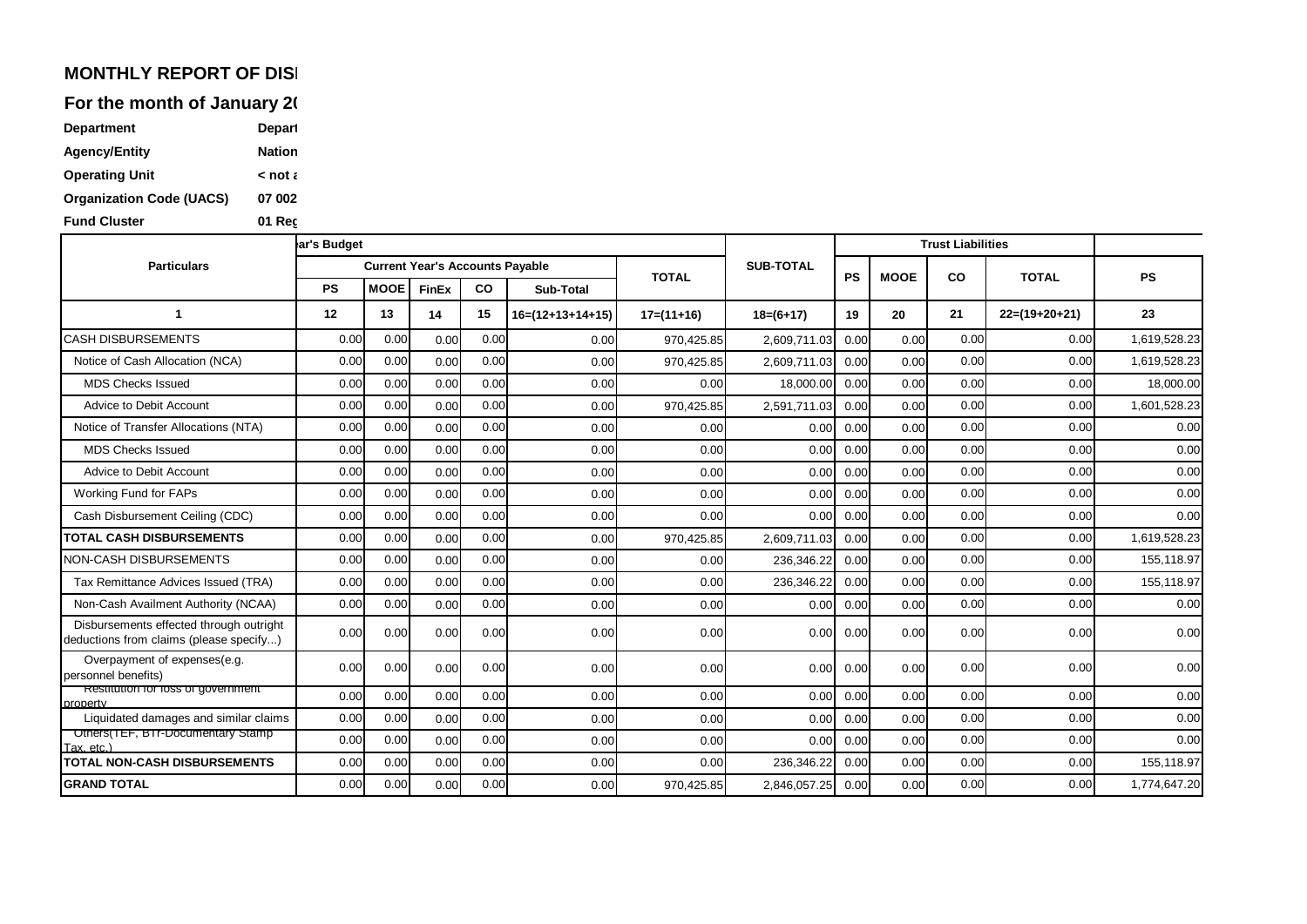# **MONTHLY REPORT OF DISI**

## For the month of January 20

| <b>Department</b>               | Depart        |
|---------------------------------|---------------|
| <b>Agency/Entity</b>            | <b>Nation</b> |
| <b>Operating Unit</b>           | ء not ح       |
| <b>Organization Code (UACS)</b> | 07 002        |
| <b>Fund Cluster</b>             | 01 Rec        |

|                                                                                    | <b>Grand Total</b> |              |      |                    |                |  |
|------------------------------------------------------------------------------------|--------------------|--------------|------|--------------------|----------------|--|
| <b>Particulars</b>                                                                 | <b>MOOE</b>        | <b>FinEx</b> | CO   | <b>TOTAL</b>       | <b>Remarks</b> |  |
| 1                                                                                  | 24                 | 25           | 26   | $27=(23+24+25+26)$ | 28             |  |
| <b>CASH DISBURSEMENTS</b>                                                          | 990,182.80         | 0.00         | 0.00 | 2,609,711.03       |                |  |
| Notice of Cash Allocation (NCA)                                                    | 990,182.80         | 0.00         | 0.00 | 2,609,711.03       |                |  |
| <b>MDS Checks Issued</b>                                                           | 0.00               | 0.00         | 0.00 | 18,000.00          |                |  |
| Advice to Debit Account                                                            | 990,182.80         | 0.00         | 0.00 | 2,591,711.03       |                |  |
| Notice of Transfer Allocations (NTA)                                               | 0.00               | 0.00         | 0.00 | 0.00               |                |  |
| <b>MDS Checks Issued</b>                                                           | 0.00               | 0.00         | 0.00 | 0.00               |                |  |
| Advice to Debit Account                                                            | 0.00               | 0.00         | 0.00 | 0.00               |                |  |
| Working Fund for FAPs                                                              | 0.00               | 0.00         | 0.00 | 0.00               |                |  |
| Cash Disbursement Ceiling (CDC)                                                    | 0.00               | 0.00         | 0.00 | 0.00               |                |  |
| <b>TOTAL CASH DISBURSEMENTS</b>                                                    | 990,182.80         | 0.00         | 0.00 | 2,609,711.03       |                |  |
| <b>NON-CASH DISBURSEMENTS</b>                                                      | 81,227.25          | 0.00         | 0.00 | 236,346.22         |                |  |
| Tax Remittance Advices Issued (TRA)                                                | 81,227.25          | 0.00         | 0.00 | 236,346.22         |                |  |
| Non-Cash Availment Authority (NCAA)                                                | 0.00               | 0.00         | 0.00 | 0.00               |                |  |
| Disbursements effected through outright<br>deductions from claims (please specify) | 0.00               | 0.00         | 0.00 | 0.00               |                |  |
| Overpayment of expenses(e.g.<br>personnel benefits)                                | 0.00               | 0.00         | 0.00 | 0.00               |                |  |
| Restitution for loss or government<br>property                                     | 0.00               | 0.00         | 0.00 | 0.00               |                |  |
| Liquidated damages and similar claims                                              | 0.00               | 0.00         | 0.00 | 0.00               |                |  |
| Others(TEF, BTI-Documentary Stamp<br>Tax. etc.)                                    | 0.00               | 0.00         | 0.00 | 0.00               |                |  |
| <b>TOTAL NON-CASH DISBURSEMENTS</b>                                                | 81,227.25          | 0.00         | 0.00 | 236,346.22         |                |  |
| <b>GRAND TOTAL</b>                                                                 | 1,071,410.05       | 0.00         | 0.00 | 2,846,057.25       |                |  |